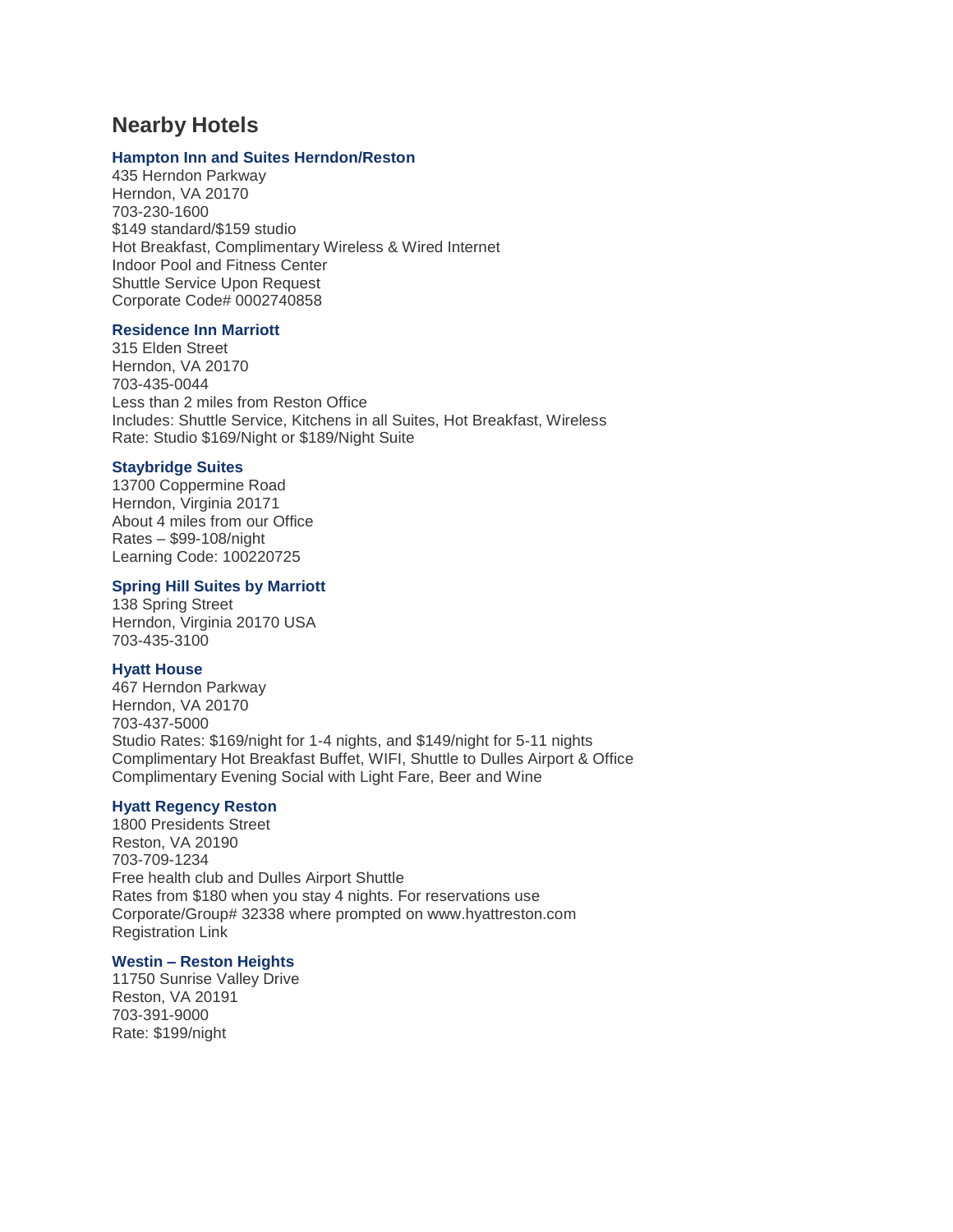#### **Westin – [Washington Dulles](http://www.westindulles.com/)**

2520 Wasser Terrace Herndon, VA 20171 703-793-3366 State of the art Gym Free WIFI throughout rooms Internet available 24-hour Shuttle Service to/from Dulles Airport and within 3-mile radius, including our offices

#### **[Sheraton Reston](http://www.sheratonreston.com/)**

11810 Sunrise Valley Drive Reston, VA 20191 703-620-9000 Learning Rate: • April – June & October = \$149/night • July, Aug, and December = \$129/night • Sept & November = \$139/night High Speed Internet Full Breakfast Buffet Complimentary Shuttle Service 24hr Fitness by Core Performance

#### **[Fairfield Inn & Suites Dulles Airport Herndon/Reston](http://www.marriott.com/hotels/travel/iaddh-fairfield-inn-and-suites-dulles-airport-herndon-reston/?scid=bb1a189a-fec3-4d19-a255-54ba596febe2)**

485 Elden Street, Herndon, VA 20170 703-478-9777 Deluxe Continental Breakfast Shuttle to and From Dulles Smoke Free Exercise Facility Free WIFI and Wired Internet 24-hour Shuttle Service to/from Dulles Airport and including our offices

#### **[Comfort Inn Herndon Dulles International Airport](https://www.choicehotels.com/virginia/herndon/comfort-inn-hotels/va405?source=gyxt)**

200 Eldon St, Herndon, VA 20170 703-437-7555 Rate: \$92/night Free Full Hot breakfast – eggs, bacon, waffles, fruit, cereal, muffins, juice etc. High-speed Internet Shuttle Service 4-mile radius

#### **[Homewood Suites by Hilton Dulles Airport](http://homewoodsuites3.hilton.com/en/hotels/virginia/homewood-suites-by-hilton-dulles-intl-airport-WASDLHW/index.html)**

13460 Sunrise Valley Dr. Herndon, VA 20171 703-793-1700 Comfortable Two room suites, a bedroom with a King size bed and a living room area with a pull-out sofa Full equipped kitchens in all the suites with a full-size refrigerator, microwave, twin burner, and dishwasher Complimentary hot buffet breakfast every morning, dinners Monday-Thursdays from 5:30pm to 7:30pm serving beer and wine Complimentary Internet access in all suites and meeting rooms Complimentary fitness center on and off property – Gold Gym Complimentary transportation to and from Dulles International Airport, local shops Frequent stay program Hilton Honors earn points and miles with each stay